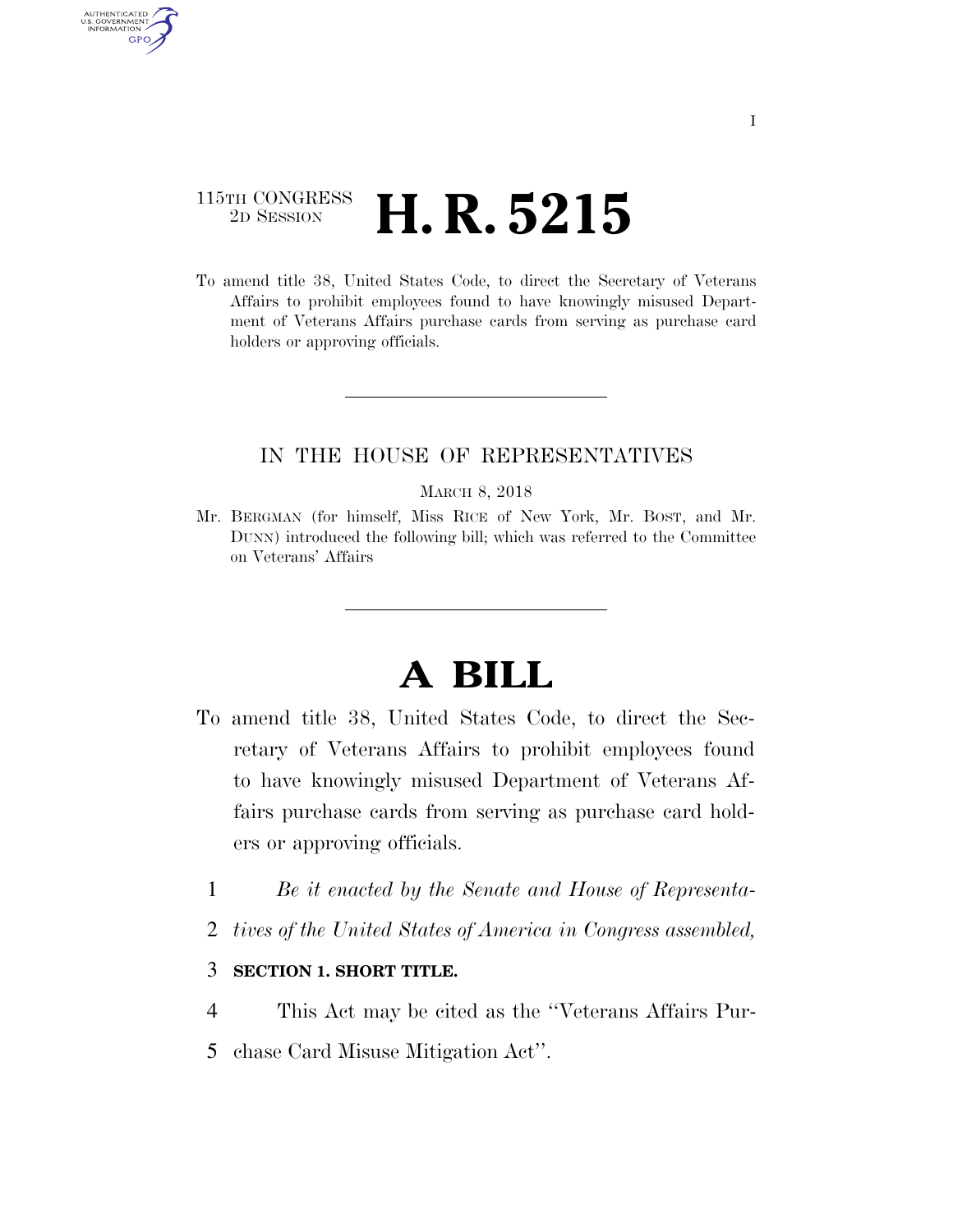$\mathfrak{D}$ 

**EES.** 

 (a) IN GENERAL.—Chapter 7 of title 38, United States Code, is amended by adding at the end the fol-lowing new section:

### **''§ 727. Misuse of Department purchase cards**

 ''(a) IN GENERAL.—The Secretary shall prohibit any employee of the Department who the Secretary or the In- spector General of the Department determines has know- ingly misused a purchase card from serving as a purchase card holder or approving official. Such a prohibition shall be in addition to any other applicable penalty.

 ''(b) MISUSE.—For purposes of this section, the term 'misuse' means—

16  $"(1)$  splitting purchases;

17 ''(2) exceeding applicable purchase card limits or purchase thresholds;

19  $\frac{1}{3}$  purchasing any unauthorized item;

 ''(4) using a purchase card without being an authorized purchase card holder; or

22  $\frac{1}{2}$   $\frac{1}{5}$  violating ethics standards.".

 (b) CLERICAL AMENDMENT.—The table of sections at the beginning of such chapter is amended by inserting